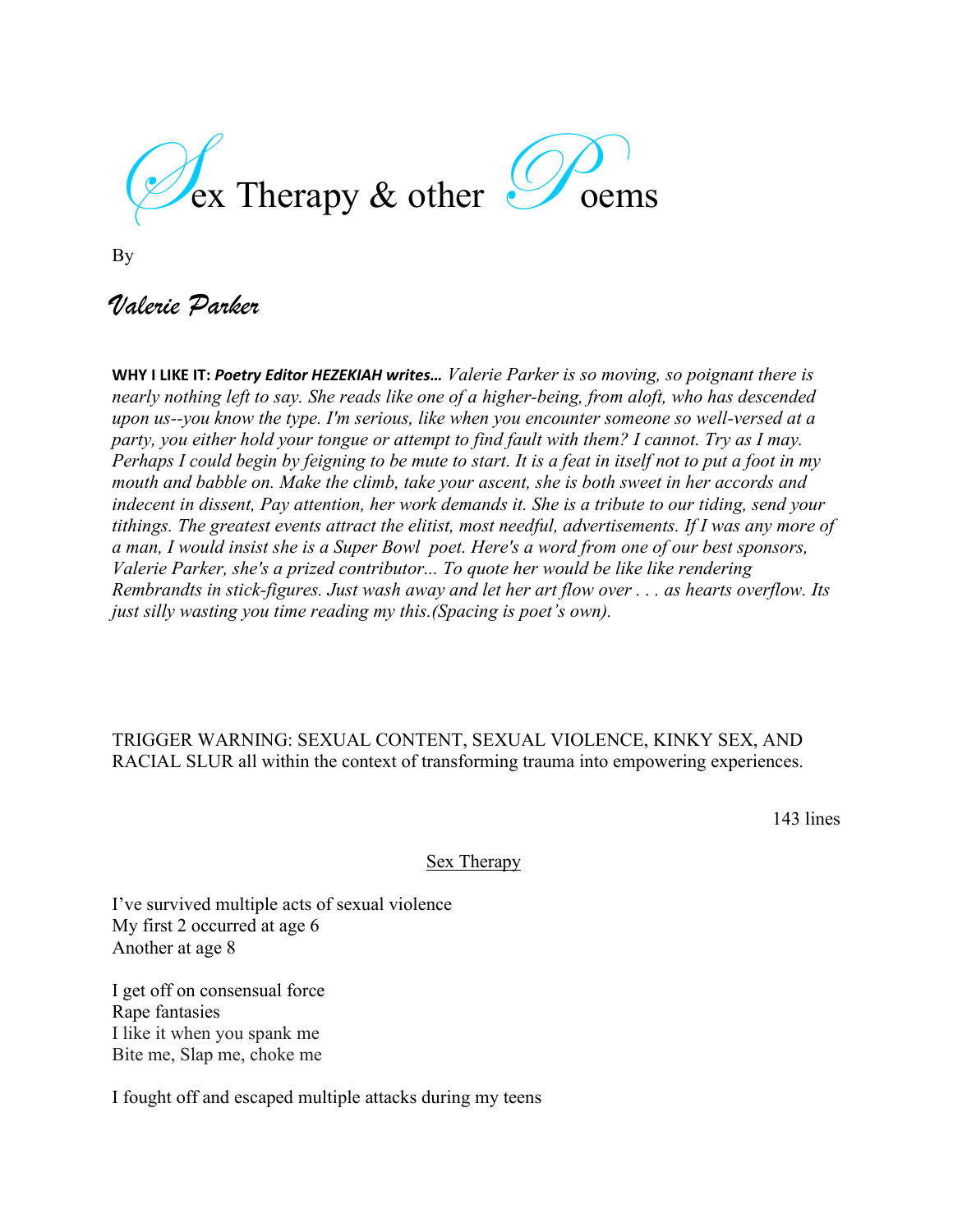I've been restrained and hurt by many males and one female

I want you to squeeze my throat Holding me still under your weight Under your shove Elbow pressed into my chest Pinning me down like your prey

As I bow down at your altar bed to pray Oh my GAWD Thanking you for the rapture writhing through my body and yours Convulsing, hearts pulsing, riding wave after wave

I was slut shamed as a virgin By my so-called friends Other girls who were less comfortable with their bodies Who saw the way men looked at my teenaged frame Hoochie skirts and midriffs bare No built-in bra could tame my nipples that poked out- relentlessly announcing when I felt a chill My Catholic godmother bought me revealing clothes "Flaunt it if you've got it, girl"

My language is powerful too The ending makes all the difference A lesson I heard in my neighborhood Like changing the N-word Not "-GER" but nig-GA Sex Therapy, page 2, continued stanza A term chosen To self-identify To rebrand To empower I tried it too I take back the teasing that tormented me as a kid Please call me *your* slut *Your* whore I enjoy witty wisecracks made affectionately about me I like it when you say mean things to me Tease me so sweetly I like the way you're turned on by me Being what I was shamed for before Dyke isn't hurled at me like an insult It's a badge of honor I wear when I don my strap-on Wearing the clothes of a she, a he, an it, a they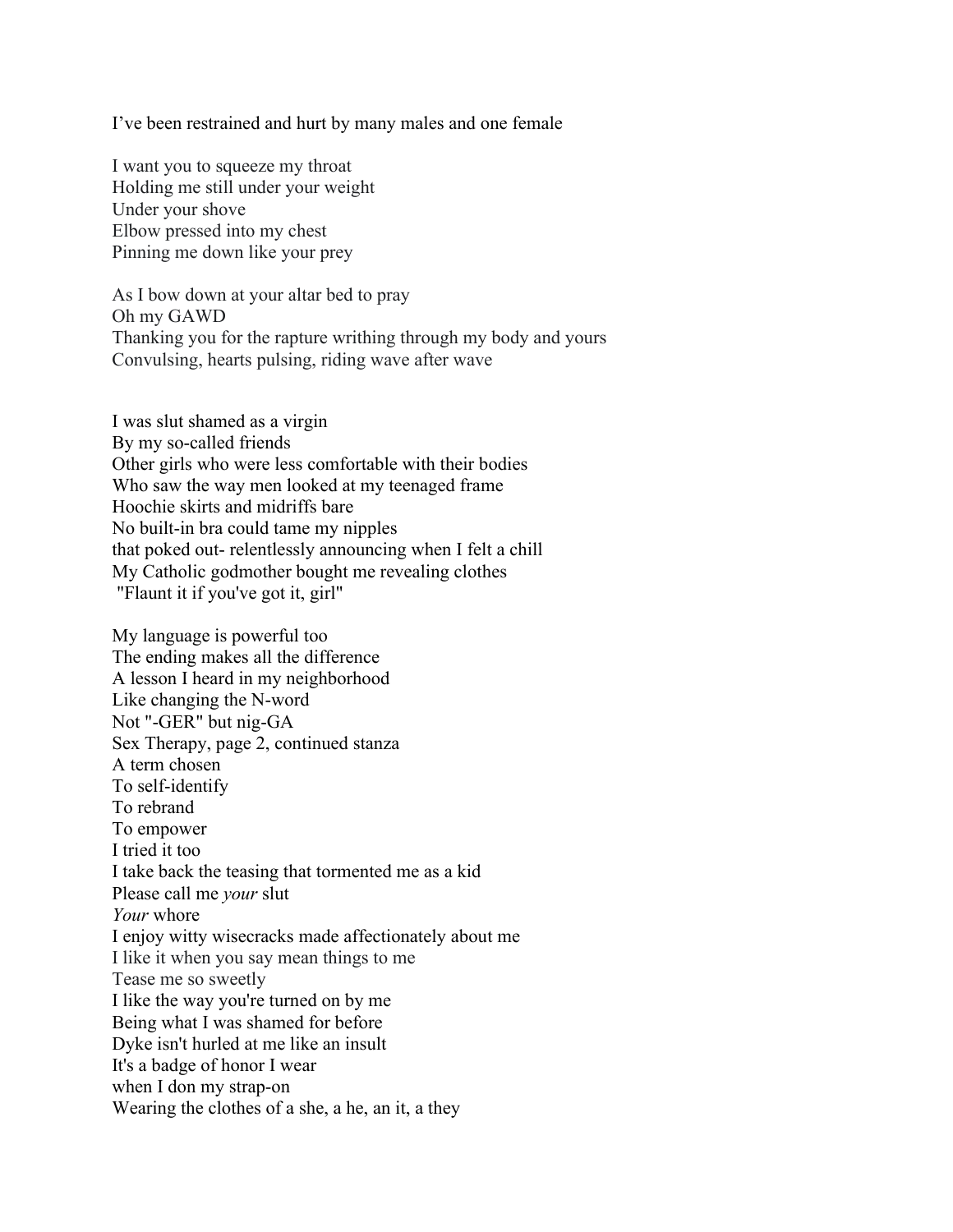Dance and playing dress-up are medicine to me Healing traumas that my body remembers My ability to be seen Without hiding My sexuality Showing up authentically And vulnerably Being seen in my pain Acknowledging it in sacred ceremony Amplified by collaboration and collective energy The 4 of fire Participation The sum is greater than its parts

My favorite medication is penetration Like a dead virus being used to make a vaccine Or repeated exposure to allergy shots I'm desensitizing myself to triggers Reclaiming the things that caused pain

My hippie mommy encouraged me to love and own my body Mommy told the local girls about masturbation And I took notes I believed that I had to figure out how it worked Had to know what I liked first before I could teach others how to please me

Sex Therapy, page 3, new stanza I'm an adult who still feels like a child inside A little girl abandoned by her daddy A girl with daddy issues Always wondered why daddy didn't want me I met my new daddy 26 years after my biological dad left He treated me like his little girl His cute little baby monkey Bought me gifts and took me places And he played with me Paid attention to my hours of needy calls "Daddy, look" Held me when I cried Made me feel wanted Licked and fucked me every day

I love touch and soothing words of affirmation It's okay baby now, it's okay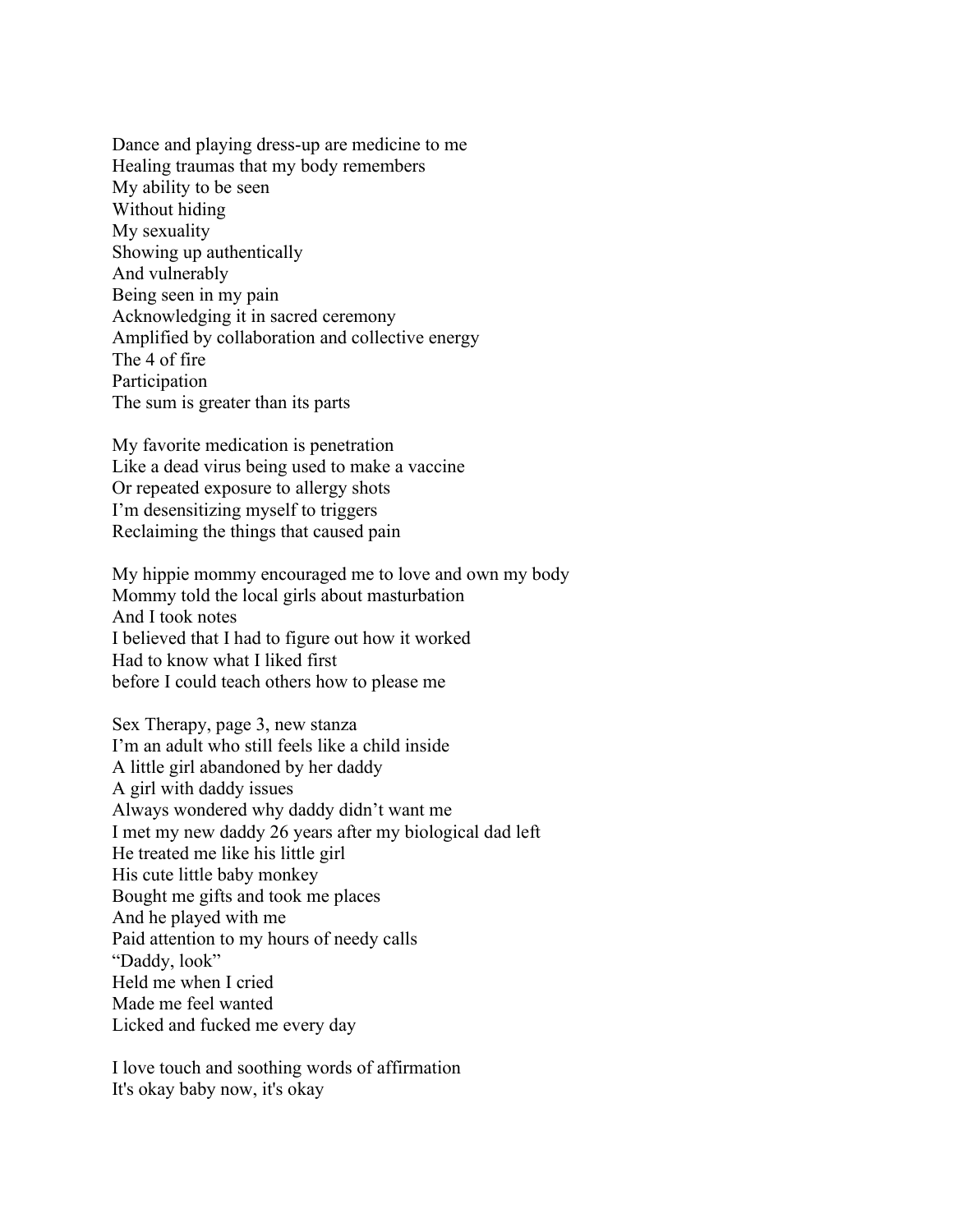Validation and security I've got you, Don't worry, be happy Like a mother comforting a newborn Kiss me Rub my back And tell me that you love me and will care for me Let me relax and trust you

Sure, I can cry myself to sleep I can calm myself down But my nervous system relaxes faster when you hold me Decades after surviving Within the safety of supportive, loving relationships I began to consciously explore healing Recreating scenarios But with CONSENSUAL force

Leave marks on me by sucking, biting, hitting I like ligature lines Hickeys and bruises as reminders Battle wounds to feel like a badass

I am painfully claustrophobic The survivor of a near drowning and sexual violence Of being restrained against my will Unable to breathe And I love to be tied up Sex Therapy, page 4, continued stanza Restrained by harness, ropes, and cuffs The tightness of the tether Not the one holding the reins But the one with the power of the safe word The one *really* in control

Safe submission is treatment for my control freakism Boss me around Domination is sex therapy As I learn to safely submit

Which hole do you want? Do you need me to listen? Wish to feed me? Fuck me? I like when you make me eat your cock Tell me what to do or say Letting go of my need to plan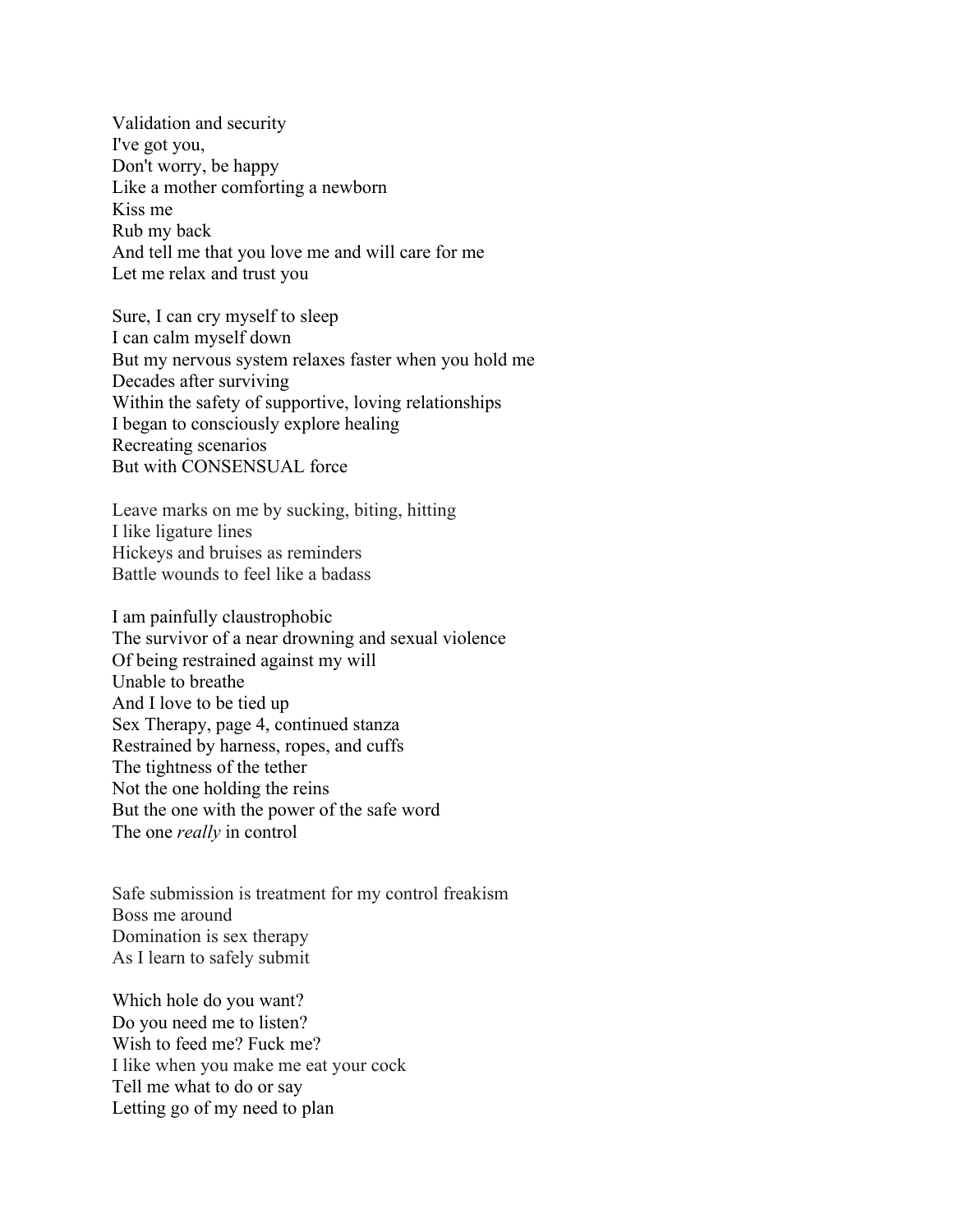Getting out of my head

I'm learning to be sexy To pole dance To stand up tall no matter who is around No matter who wants me It's okay to be desired I can stand up for myself I can ask for help if needed I am sexy and powerful.

You asked me to communicate how you'd know that I was enjoying it And signs that I wasn't okay We practiced hand signals, voice cues, and the safe word first What to do if I had a panic attack Or collapsed into hysterical tears You checked in throughout Held me during aftercare I never felt as free as when I was bound All 4 limbs tied Picked up and carried me Suspended Conquering my fears with you I felt turned on, empowered, expansive Held safe and flying free

TRIGGER WARNING: human anatomy and sexuality

108 lines

#### Avoidance Isn't the Answer

Standing in a Thai market I attempt to save the environment from plastic overuse Mai Sai toong Giggles and stifled giggles Mai-- do not Sai--put in Toong--a bag Toong plastic--a plastic bag Toong tao--a bag for a foot is really a sock But JUST toong? Just a bag? What kind of bag might you tell a lover to wear? Or to NOT wear? I wasn't in a bedroom, but "That IS what she said" Because the clerks were giggling about hearing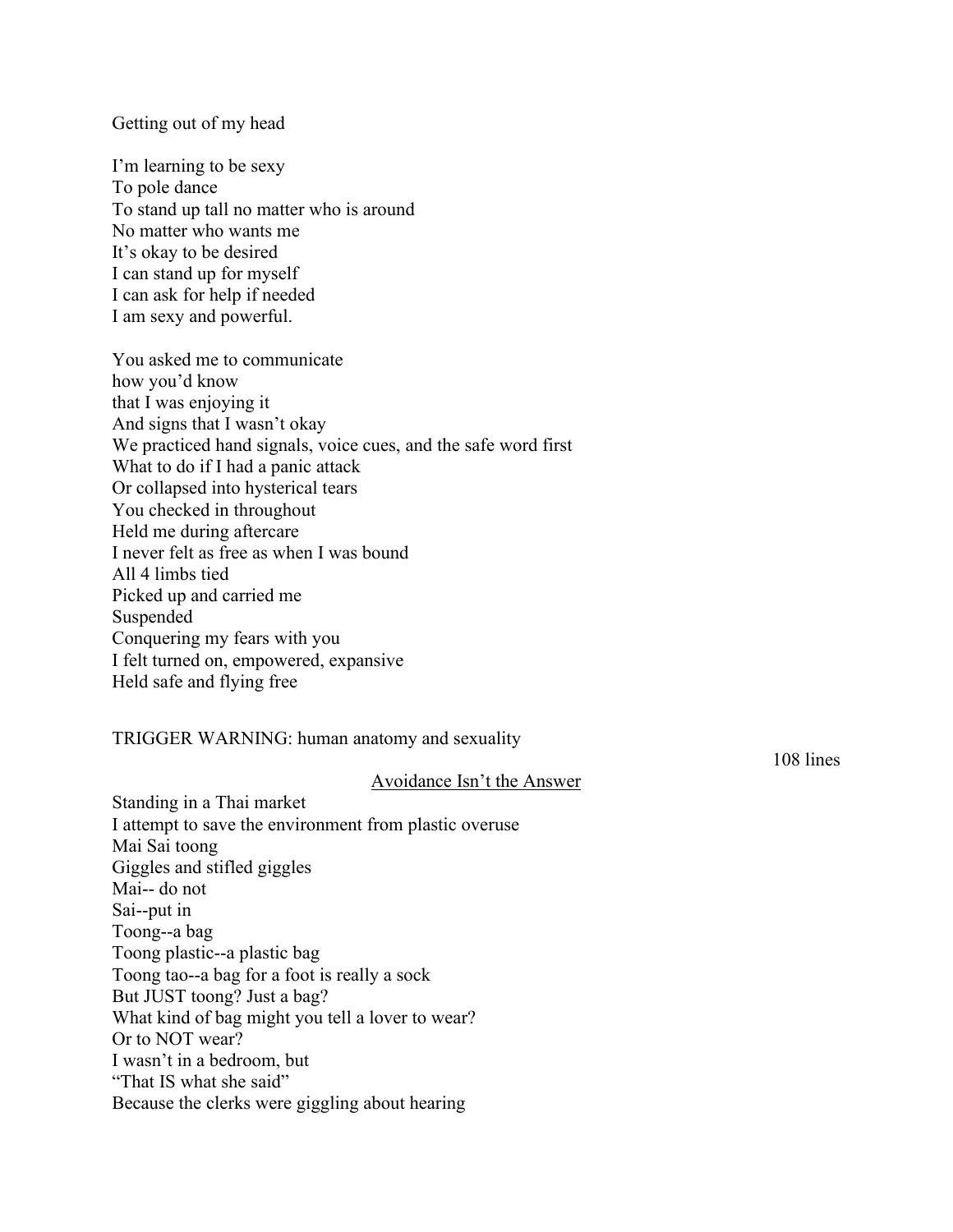a girl say not to put it in a condom A condom is called a bag in general, a toong, A euphemism

The most fundamental problem facing the world of humans is our fear of sexuality It's taboo to talk about It stems from the need to control populations and resources If the whole population were fucking like rabbits, Then they would produce too many babies to feed The physical act of trying to make a baby is so fun and connective, Some engage in compulsive sexual activity Some to use force to get it Promiscuity and rape threaten the established order Religions, governments, and culture attempt to control our morality Hiding, shaming, and controlling sexuality Giving guidelines for which body parts to cover with dress "Those are your private parts" How and when we're allowed to procreate "No sex before marriage" How our bodies SHOULD appear Circumcision, tattoos, plastic surgery, piercings, jewelry,...

Animal statues at temples are anatomically correct enough to have anuses Even Buddha statues have a single nipple visible Yet, society in general isn't happy to see my nipples Nipples aren't allowed on TV The human body is natural Sex is natural Avoidance Isn't the Answer, page 2, continued stanza It's literally how we ALL got here Yet, the sex must be hidden Behind closed doors Subtly alluded to We flirt Play coy Use euphemisms For the stuff we can't say directly We say doing "it" or making love But what does that actually mean? Ever try to define it for someone younger? Where do you start? What if you suspect something may have happened to a child, how do you ask them? Did anyone ever touch your--

What do you call "down there"?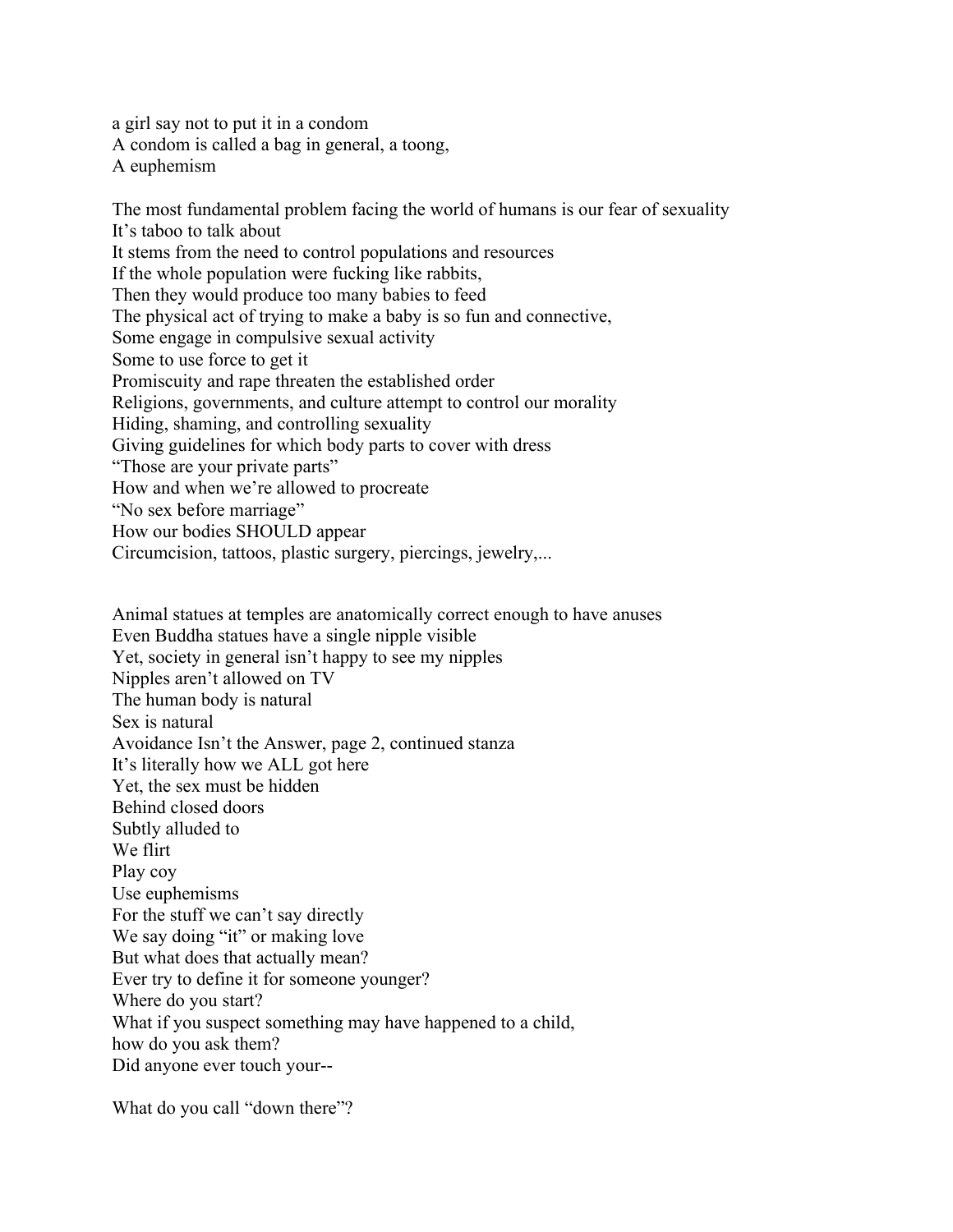Is it a front butt? A front bum? A hoo ha? A crotch? Vuh-jay-jay? Does it change with age or audience? A fanny is a backside in the US, but A front side in other parts of the world What a confusing apparatus a fanny pack must be... Are you politically and anatomically correct by saying vulva and vagina? Or abbreviate to vag? Box? Clam? Fish taco? Beef curtains? Poontang pie? Ever notice how many edible things we use to describe the genitals? I have a volcano or velociraptor Adults can get obscene with pussy, cunt, or twat Can be cute and call her a yoni or a kitty cat Or avoid naming at all Using the blanket term meant to discourage conversation By calling them "private parts" or simply "privates"

As an English teacher, I've asked the innocent question "Where is he?" and gotten giggles Apparently my "she" is really a "hee" Not "he" like a boy or man In Thai, "hee" is what to call female genitalia

What about that opposite type of "down there"? The kind that pokes out Is it a pee-pee, pecker, or willy when young? I prefer to be precise with penis Avoidance Isn't the Answer, page 3, continued stanza Though I hear men say dick or cock more often Occasionally "member" or lingham Other playful times I've heard: weiner, hot dog, sausage, pickle, popsicle, lollipop, banana Gluay in Thai Tourists quickly learn the dangers of asking for a banana Not only is it the same shape as a penis but it also rhymes with the word for balls Gluay kuay

Then I asked for directions to find the bedding section in a store The mortified clerk looked from me to the man by my side and back to me, asking for directions I realized my mistake Non lap means to sleep Lap non means to go to bed WITH, to sleep WITH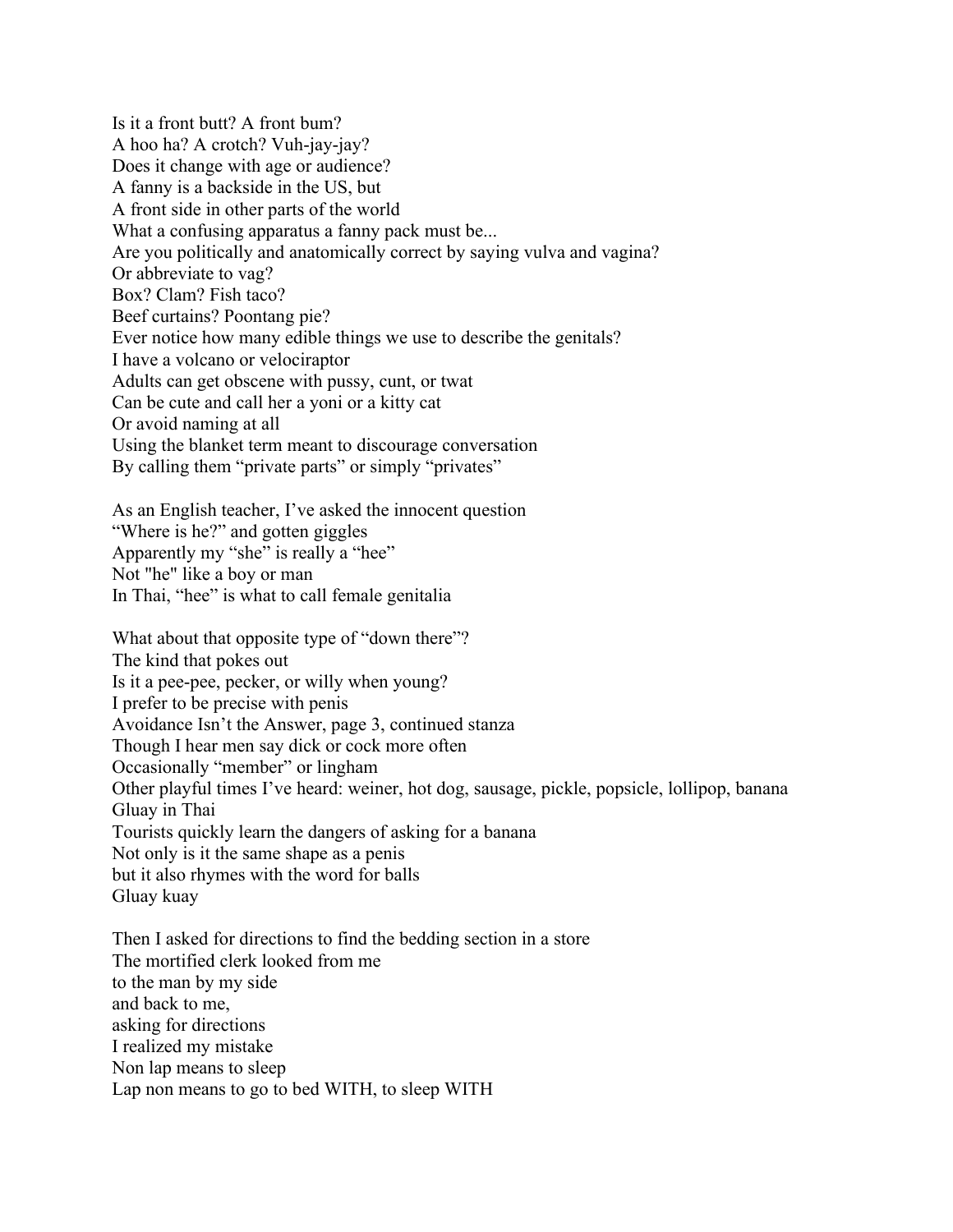Oops, those weren't the directions I meant to ask for My eyes widened as I flushed beet red My partner didn't miss a beat and repeated the only Thai he knew to end a market talk politely, trying to decline "Mai sai toong" Don't put it in a "bag"

#### Adult Taboo-Tackling Silly Song Series

Content Warning: sexual language and profanity

#### I'm a Little Horny

To the tune of "I'm a Little Tea Pot" I'm a little horny Wet no doubt Here is my vulva And here is my cl\*t When I get all steamed up Hear me shout Bend me over And eat me out

9 lines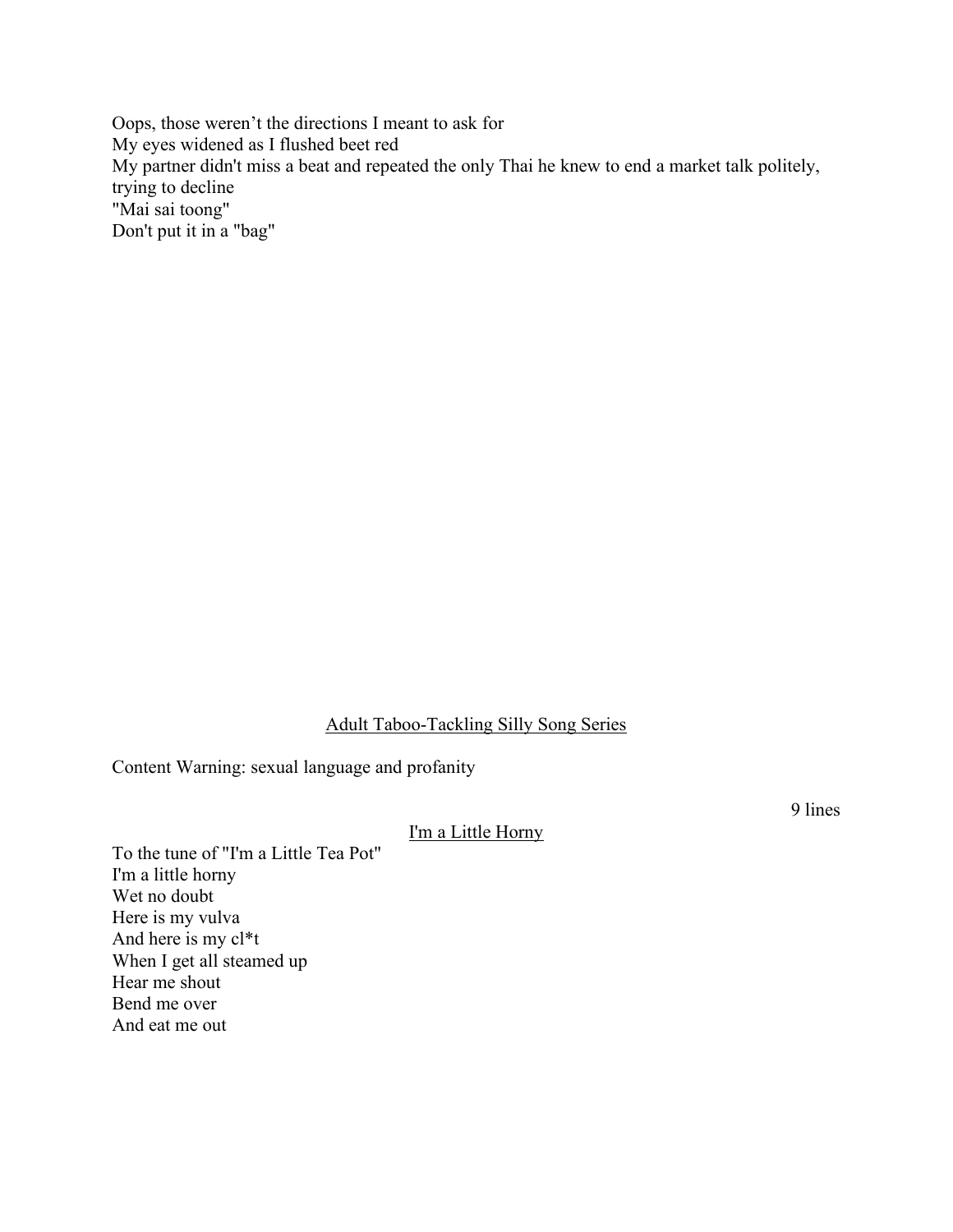### Suckle Suckle

To the tune of "Twinkle Twinkle Little Star" Suckle Suckle Little Cunt How I wonder how you taste Down below the waist and skirt Fruit so juicy in my mouth Suckle Suckle Little Cunt How I wonder how you taste

Suckle Suckle Giant Cock How I wonder will you fit? Deep into my throat so far Can I swallow and not choke? Suckle Suckle giant cock How I wonder will you fit?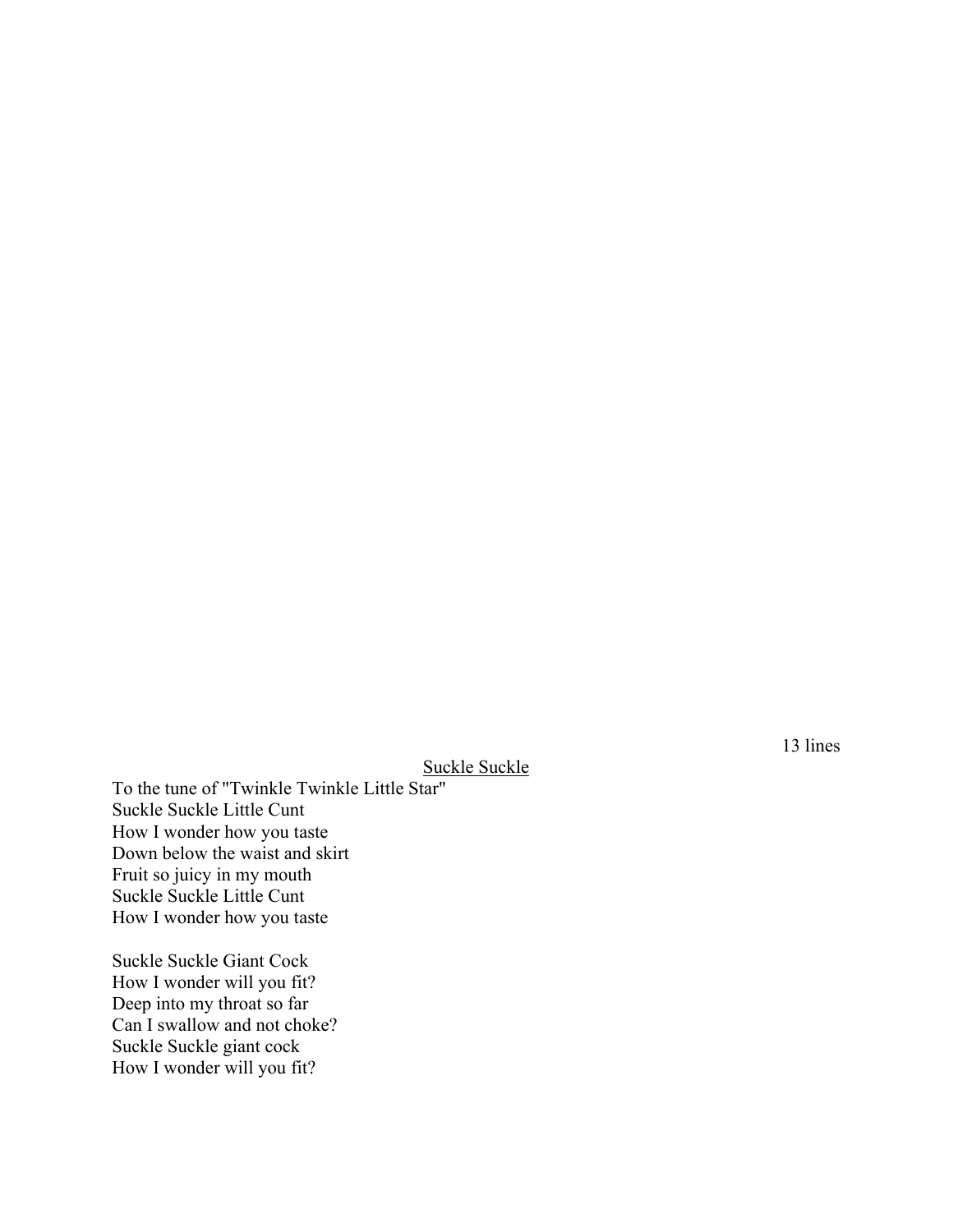# The Farmer in the Closet

To the tune of "The Farmer in the Dell" The farmer wears a dress The wife wears a tie The farmer wears some heels The wife wears a cock Hi ho the derry o There are clothes for them all

The farmer wears a rope The wife pulls the leash The farmer bends on over Is fucked in the ass Hi ho the derry o There is play for them all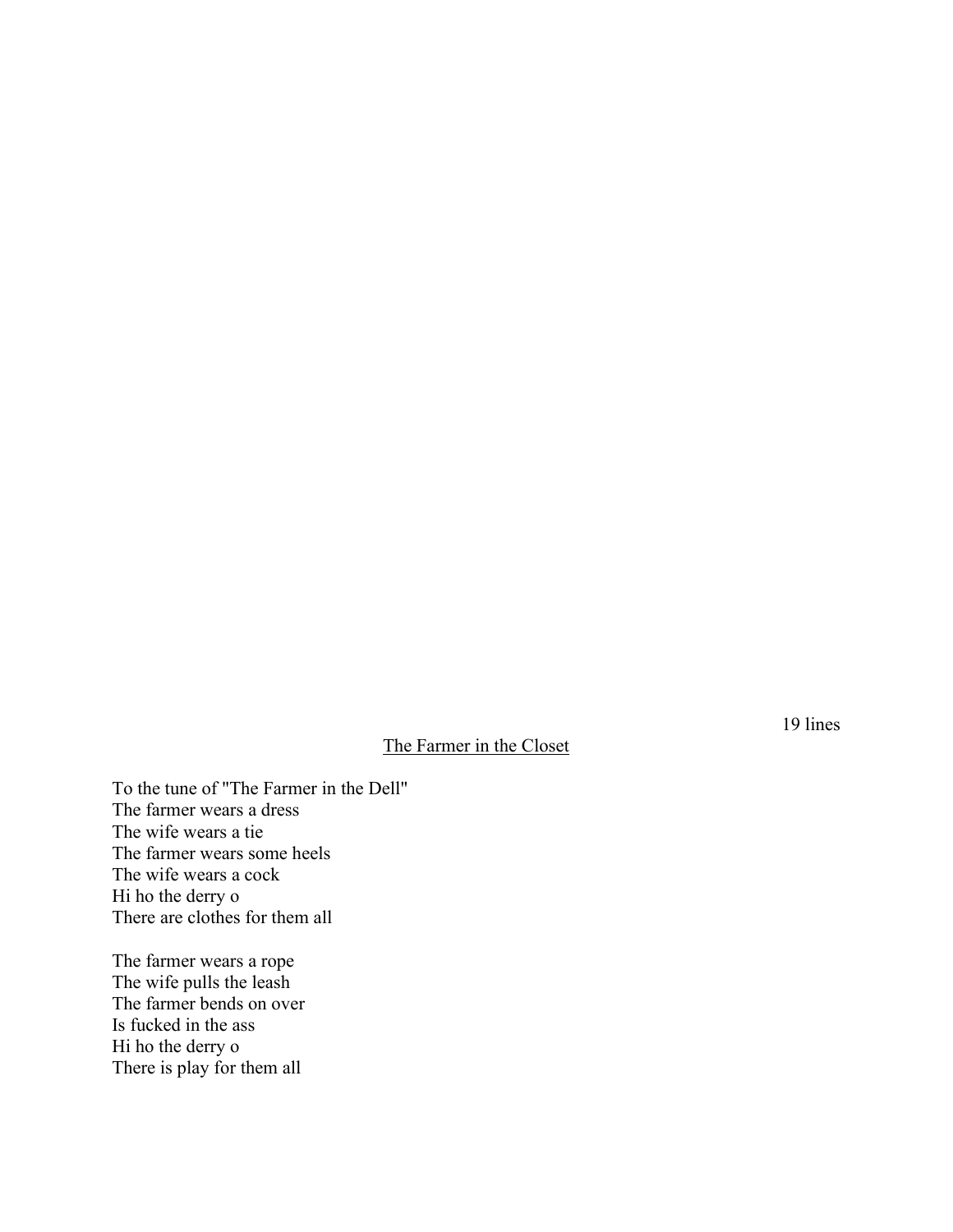The farmer jerks off alone The wife joins the sex A third makes a threesome A fourth makes a chain Hi ho the derry o There is sex for them all

9 lines

## Yes, Yes, Kink Sir

(To the tune of "Baa Baa Black Sheep") Excuse me, Kink Sir Have you any whips? Yes Sir, yes Sir 2 butts bruised Both from the master One for the sub And one for the little slave Who lives to be spanked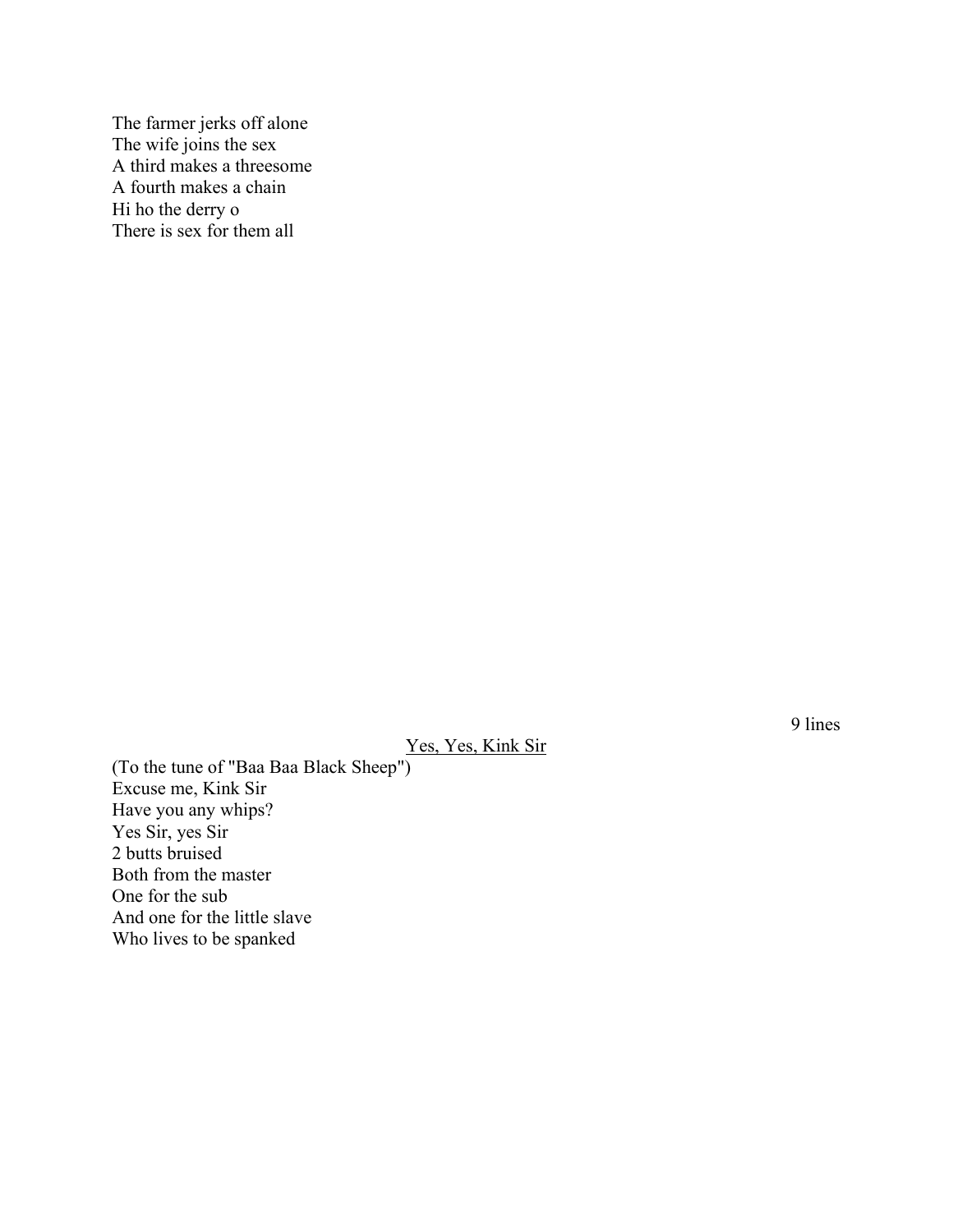### If You're Horny and You Know It

(To the tune of "If You're Happy and you know it") If you're horny and you know it, Touch yourself If you're horny and you know it Rub your clit If you're horny and you know it Wank it off If you're horny and you know it Masturbate

If you have a body, get to know it, by yourself If you have a vulva, get to know it, by yourself If you have a penis, get to know it, by yourself

Got a body, get to know it, touch yourself Got a vulva, get to know it, touch yourself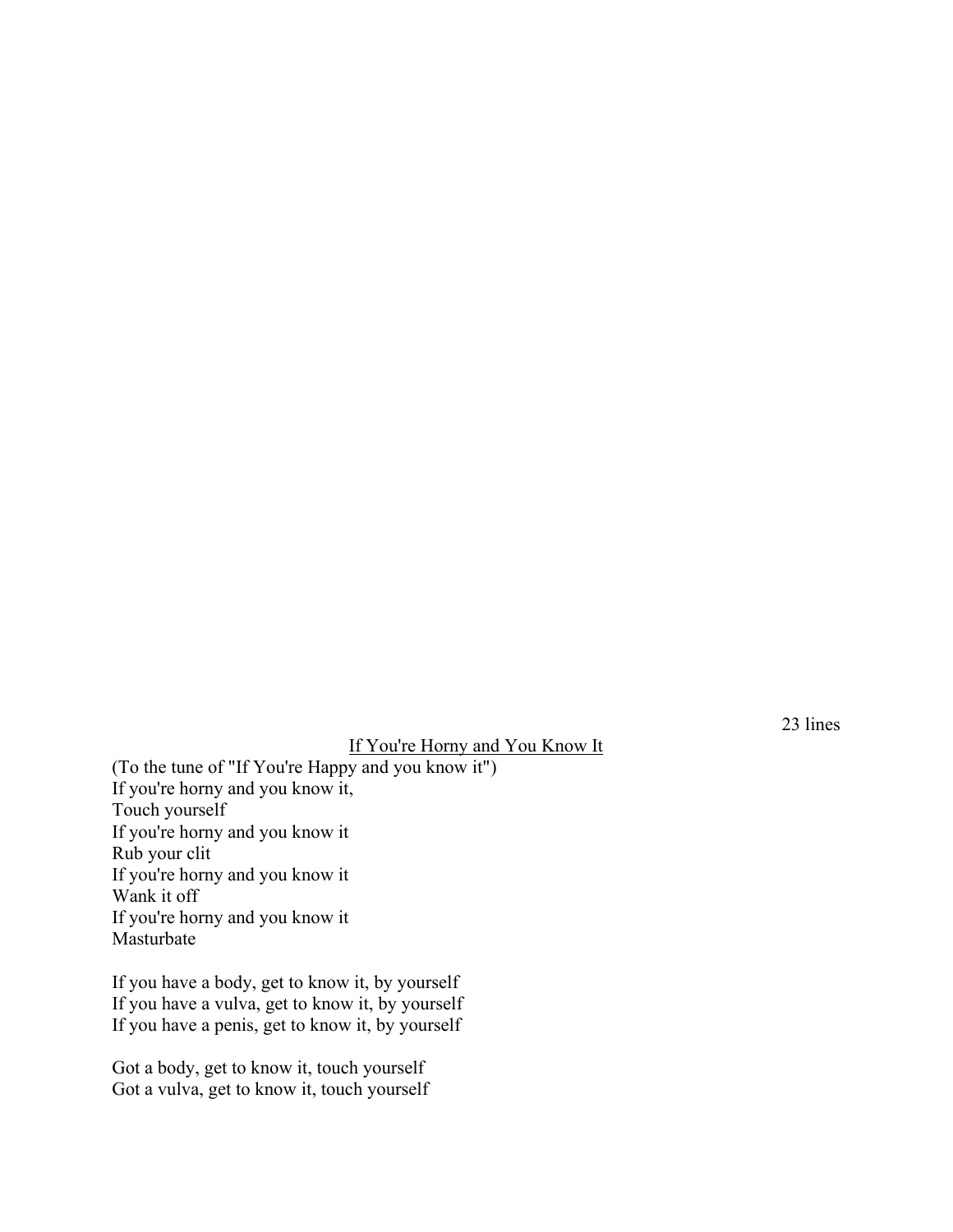Got a penis, get to know it, touch yourself

If you're horny and you know it Touch yourself If you're horny and you know it Rub your clit If you're horny and you know it Wank it out If you're horny and you know it Masturbate

55 lines

F\* You, Human

F\* you, human You're a coward Too scared to try

I'm so angry Go f\* yourself Up the @\$\$hole Completely dry No lube at all So it hurts you So you feel too Feel my pain too Empathize please I want you to Understand me Or to want to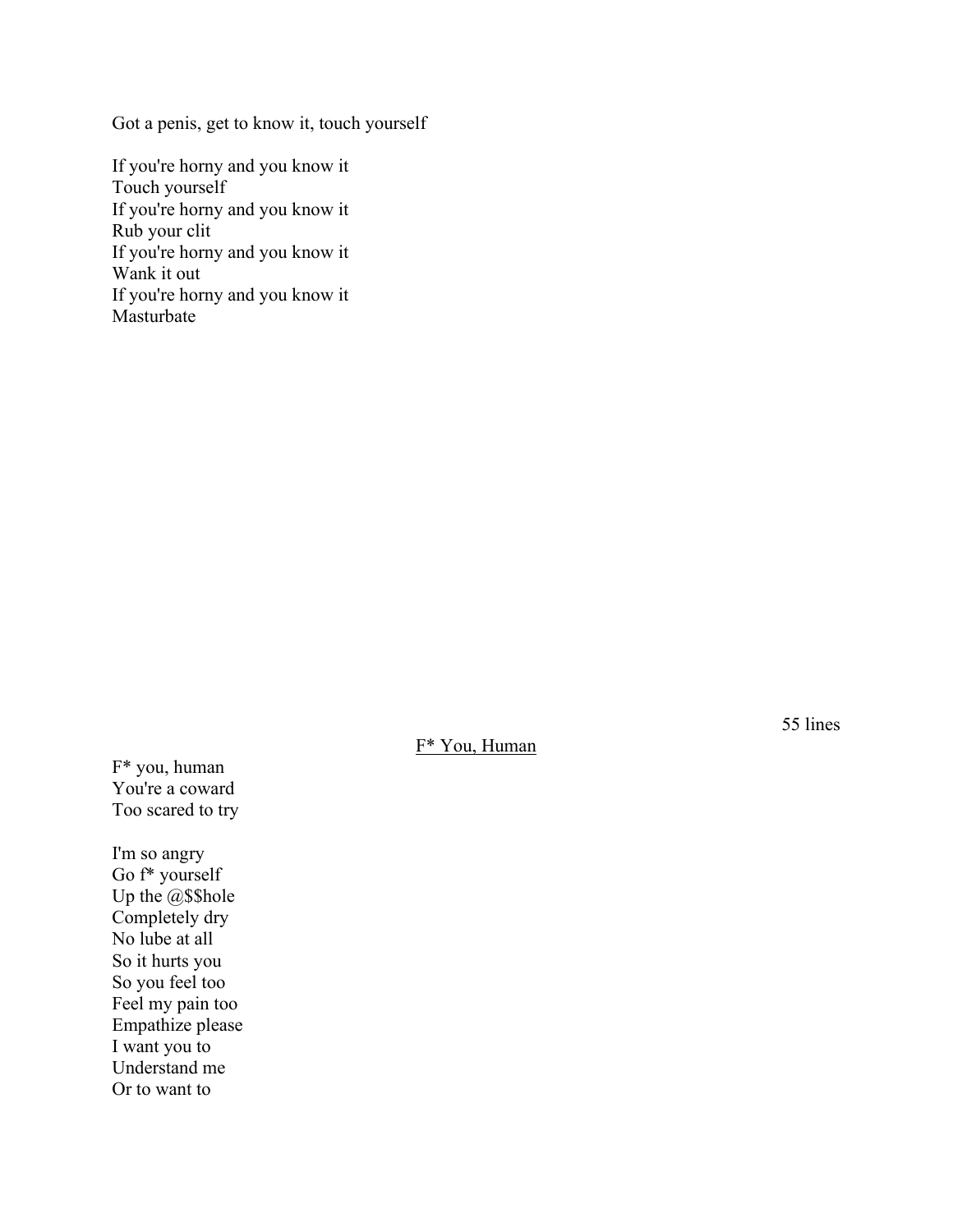Willing to try

F\* you, human You're a coward Too scared to try

> F \* you, human You're demanding Too sensitive I'm so angry Violent silent No more talking F\* your feelings That's your problem Don't care about Safety conflicts We're too busy Just let it go F\*ing drop it I'm leaving now

F\* you, human You're demanding Too sensitive

All I wanted Was to feel safe At my workplace With my colleagues Too much to ask

I lost respect Gave up on you F\* you, human You're a coward Too scared to try Too scared to talk Unable to Communicate You've given up I'm sad for you Disappointed My needs unmet I am hurting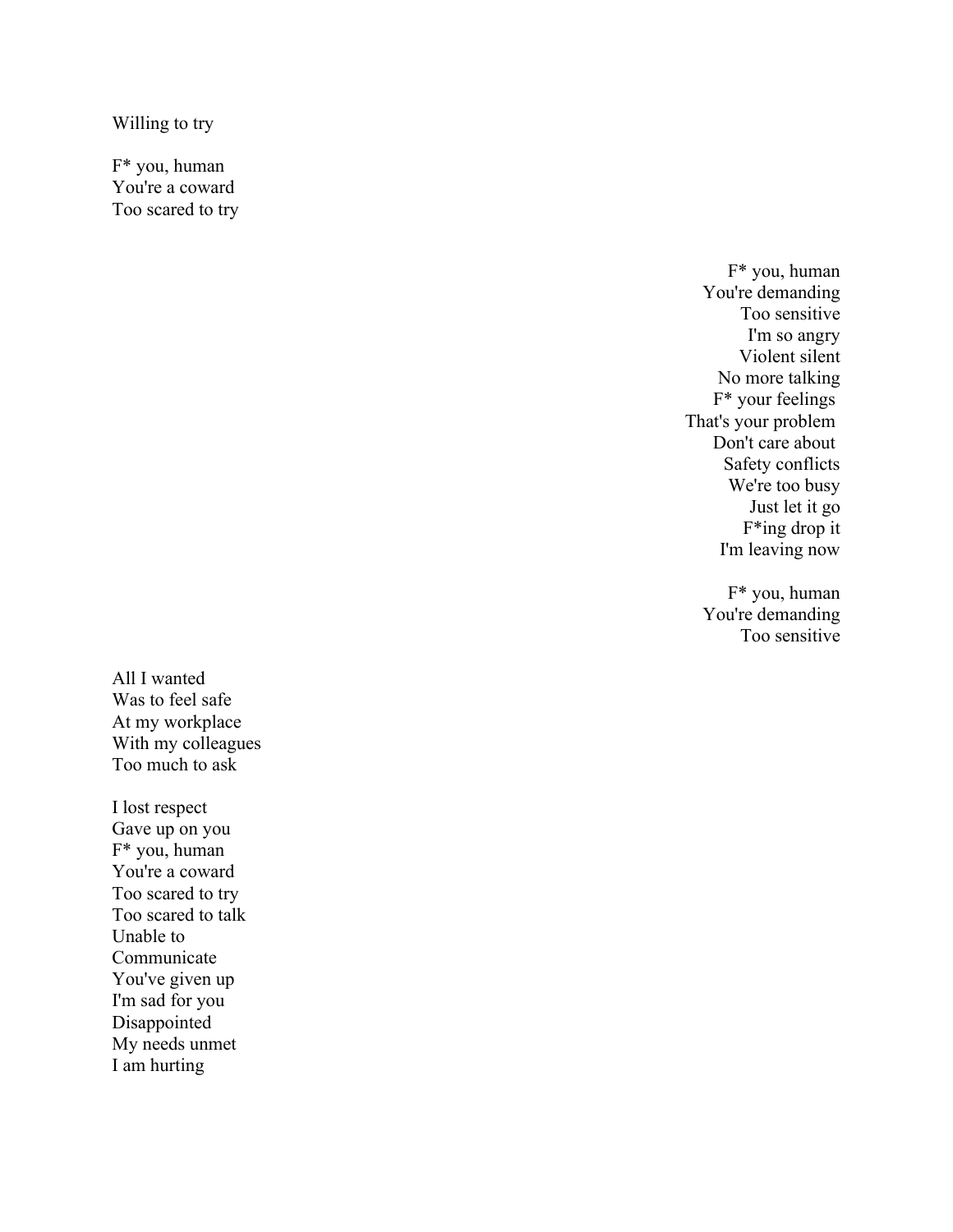# Sex Roles

My gender does not define the way I behave Nor does it decide what I should crave I want to be both master and slave

I demand what I cannot own One who prefers a life alone Autonomous, NOT a clone

A domesticated dog is no substitute For the wild wolf I seek A puppy is too mild and meek

I'm compelled to ride a wild beast One who can't be tamed in the least Only lured close enough for a tryst.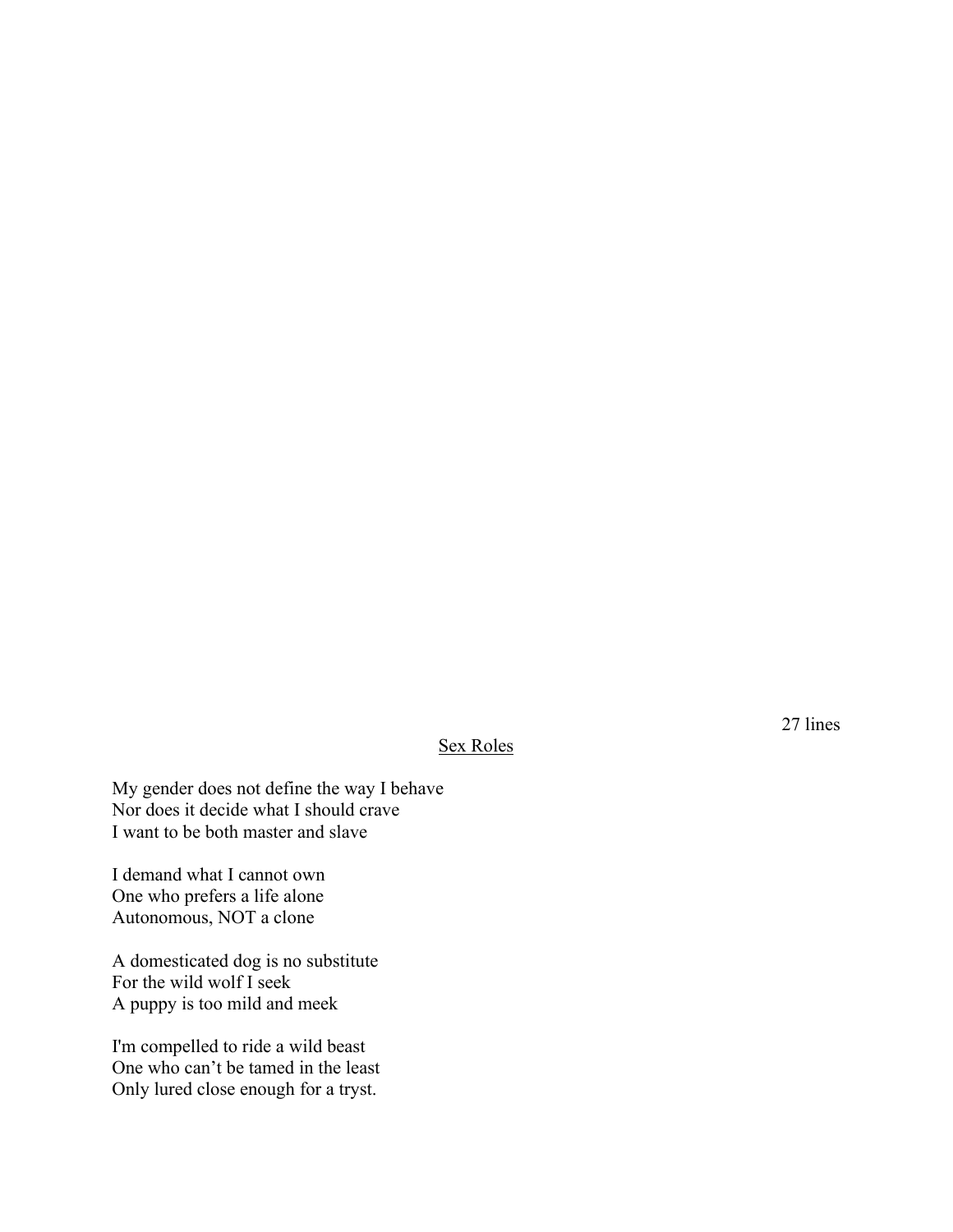If you can play only one role, I must fit into your pigeonhole, But there are soooo many sides to my whole.

I require being desired and chased, Doted upon and adored, But absolutely never needed

I am the ultimate surrender, Merging in sacred splendor, Losing my own will in a blissful blur.

My flesh calls for it all—to take, to give Accepting and assertive But never limited and definitive.

Dissatisfied with a predictable role Routine—what a hellhole I wear a skirt and a tie—variety is my goal.

17 lines

#### In-Between People

I like the in-between shades best purple + pink gets the majestic name Magenta

Yellowish green Lime green is called chartreuse

No need for dominance order debates When the blue-green vs green-blue battle is settled with a teal

I like in-between people too Multiracial humans With a fusion of all the finest features In a beautiful blend nonbinary, trans, queer, bohemian